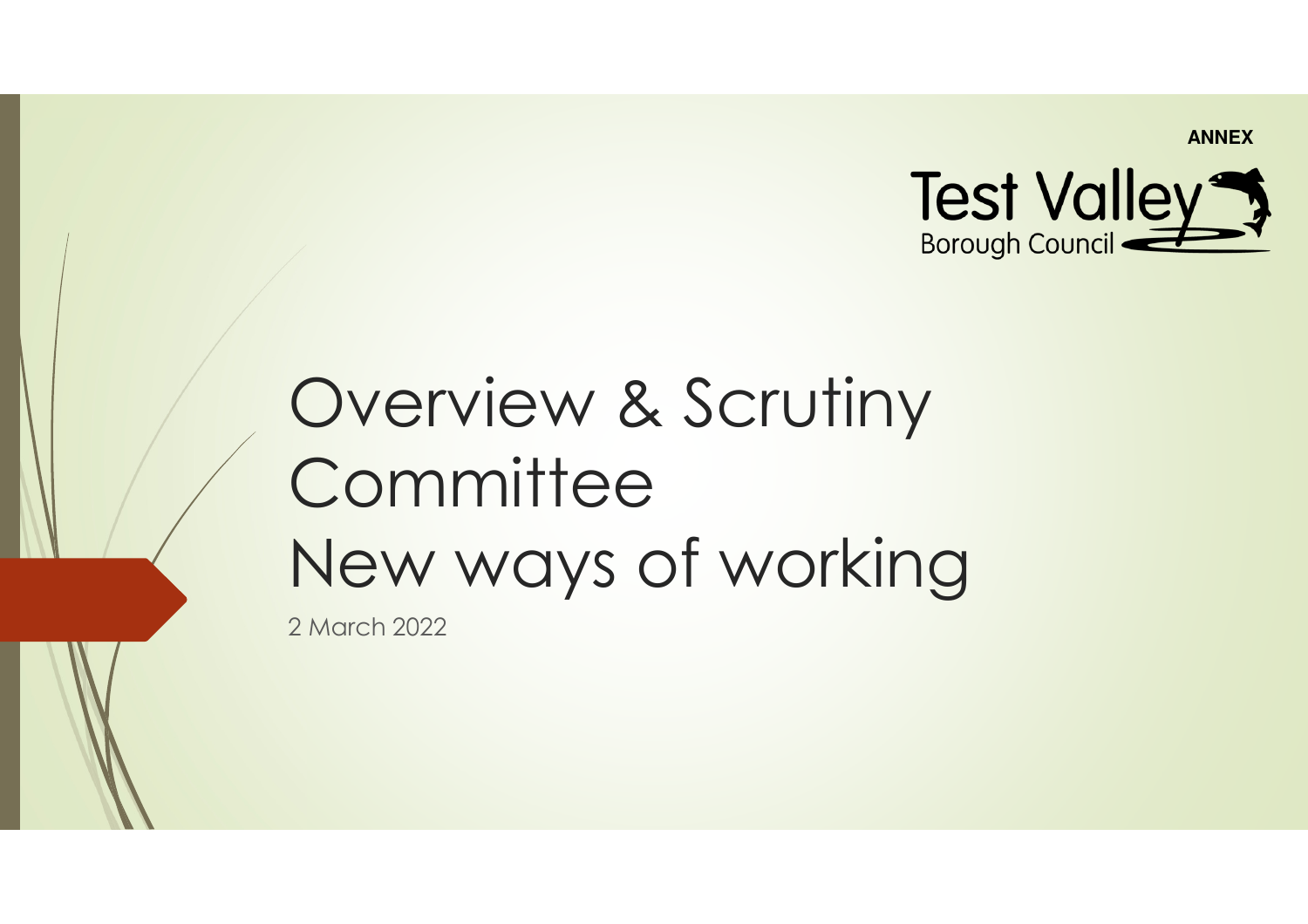

January 2021, internal discussions started with Management Team



Reviewed current working arrangements due to the Covid-19 pandemic



Background

Agreed future ways of working to be designed to meet strategic priorities



Identified influencing factors for a sustainable programme of modernisation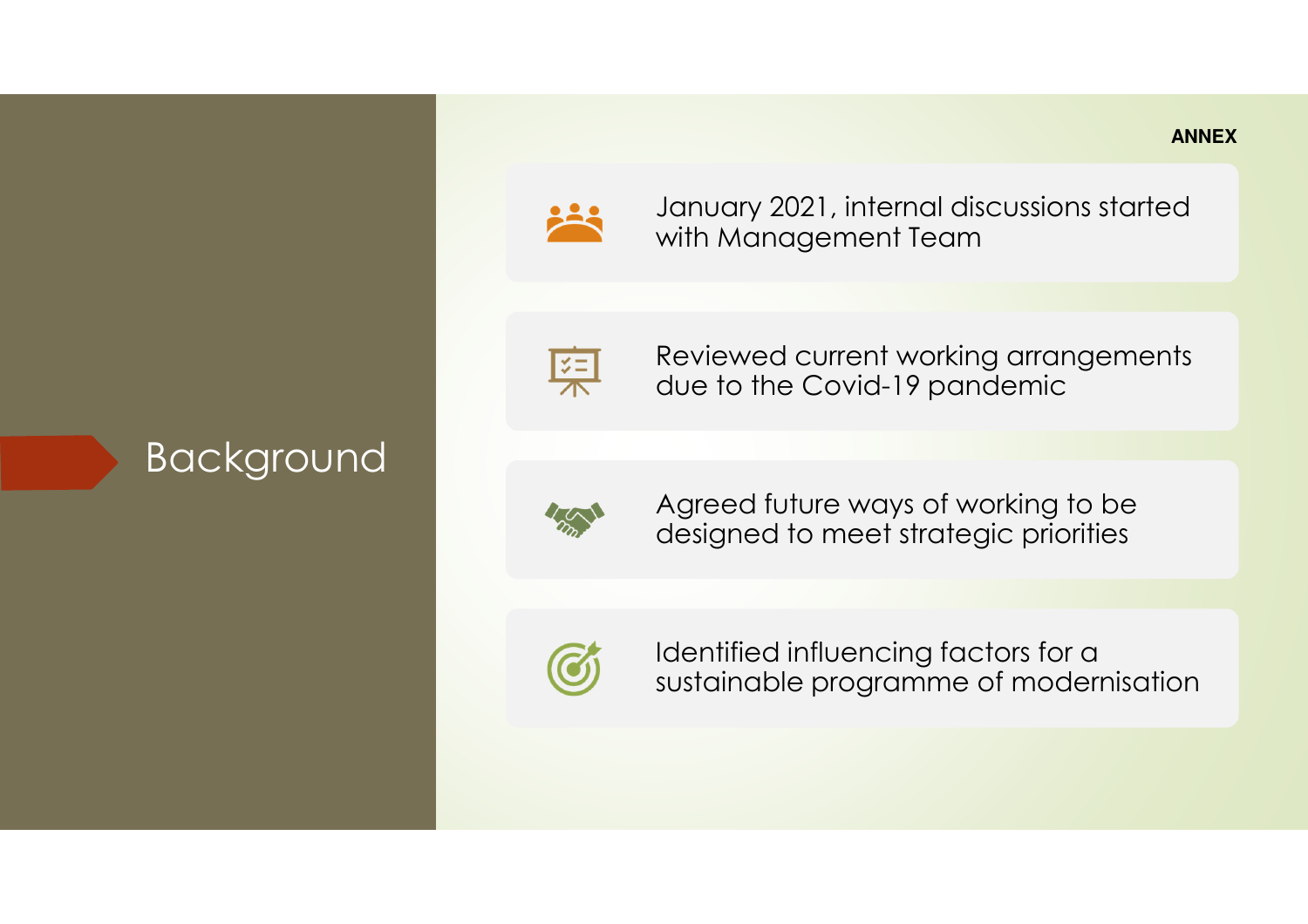### Strategic Influences:

- A clear focus on communities and enabling them to thrive
- Climate Emergency and the impact on how we work
- Strategic recovery from Covid-19 and how the world has changed
- Regeneration of town centres and the implications for our future estate
- Promote, support and develop the organisations financial stability

New ways of working – the 'Why'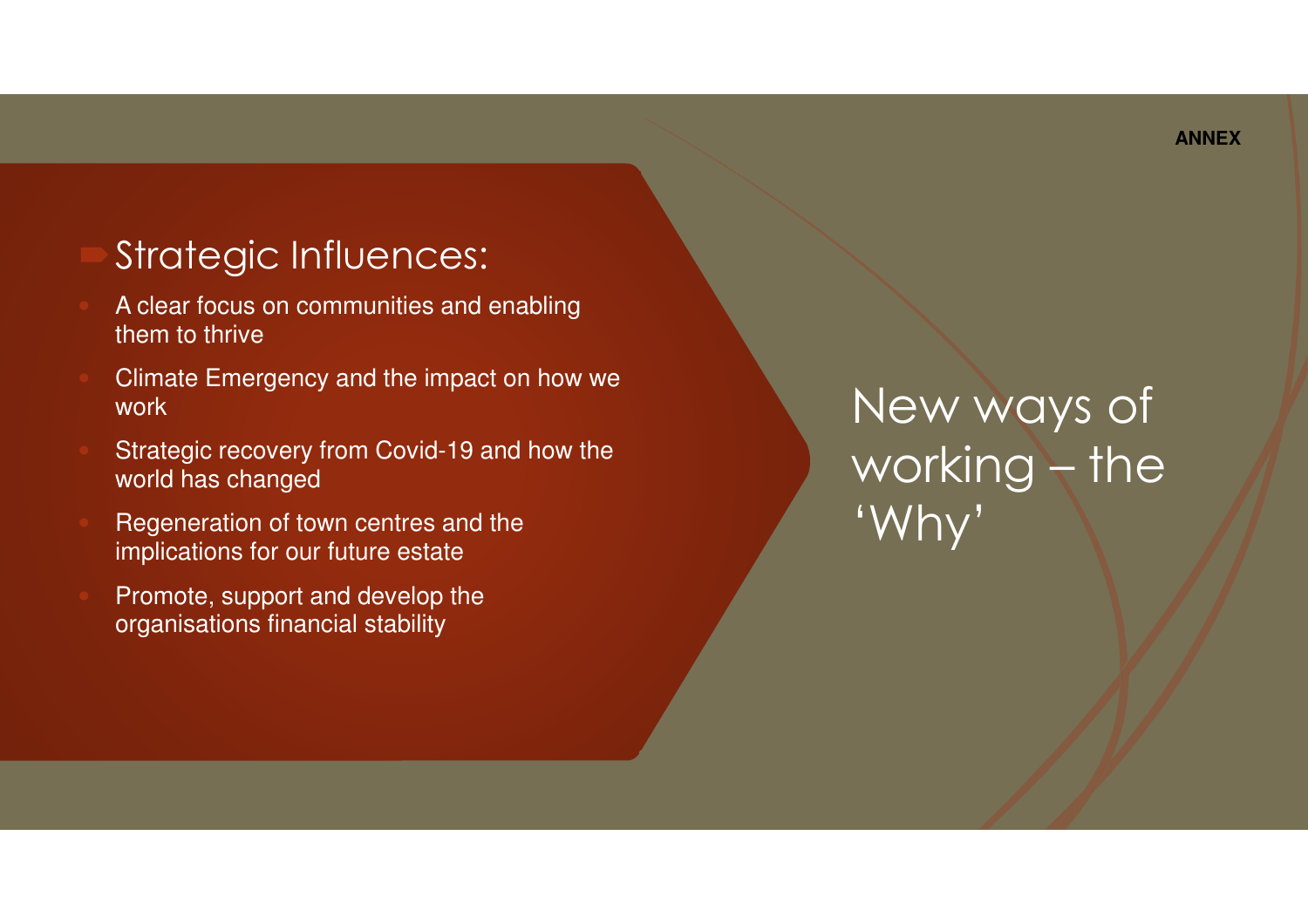## What do we mean by New ways of working?

- Focus on providing outstanding services, meeting<br>Corporate priorities and achieving best outcomes corporate priorities and achieving best outcomes for our residents
- Flexible approach to working practices, enabling us<br>to become a more modern agile organisation to become a more modern agile organisation delivering our services more effectively
- Understand any change in customer/resident expectations around service delivery
- Develop a balanced approach enabling teams to<br>
collaborate and work effectively together face to collaborate and work effectively together face to face and digitally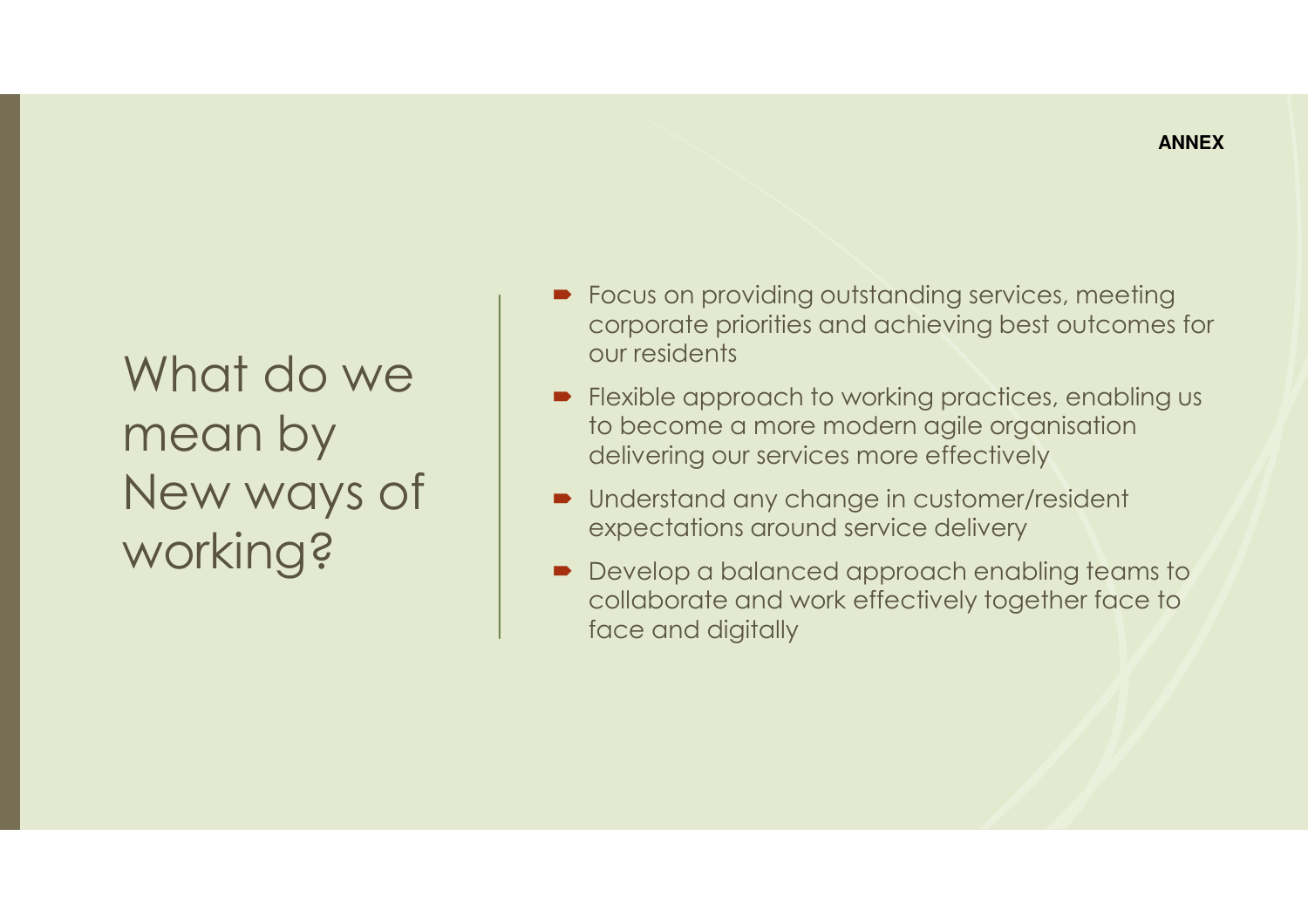## New ways of working – the'What'

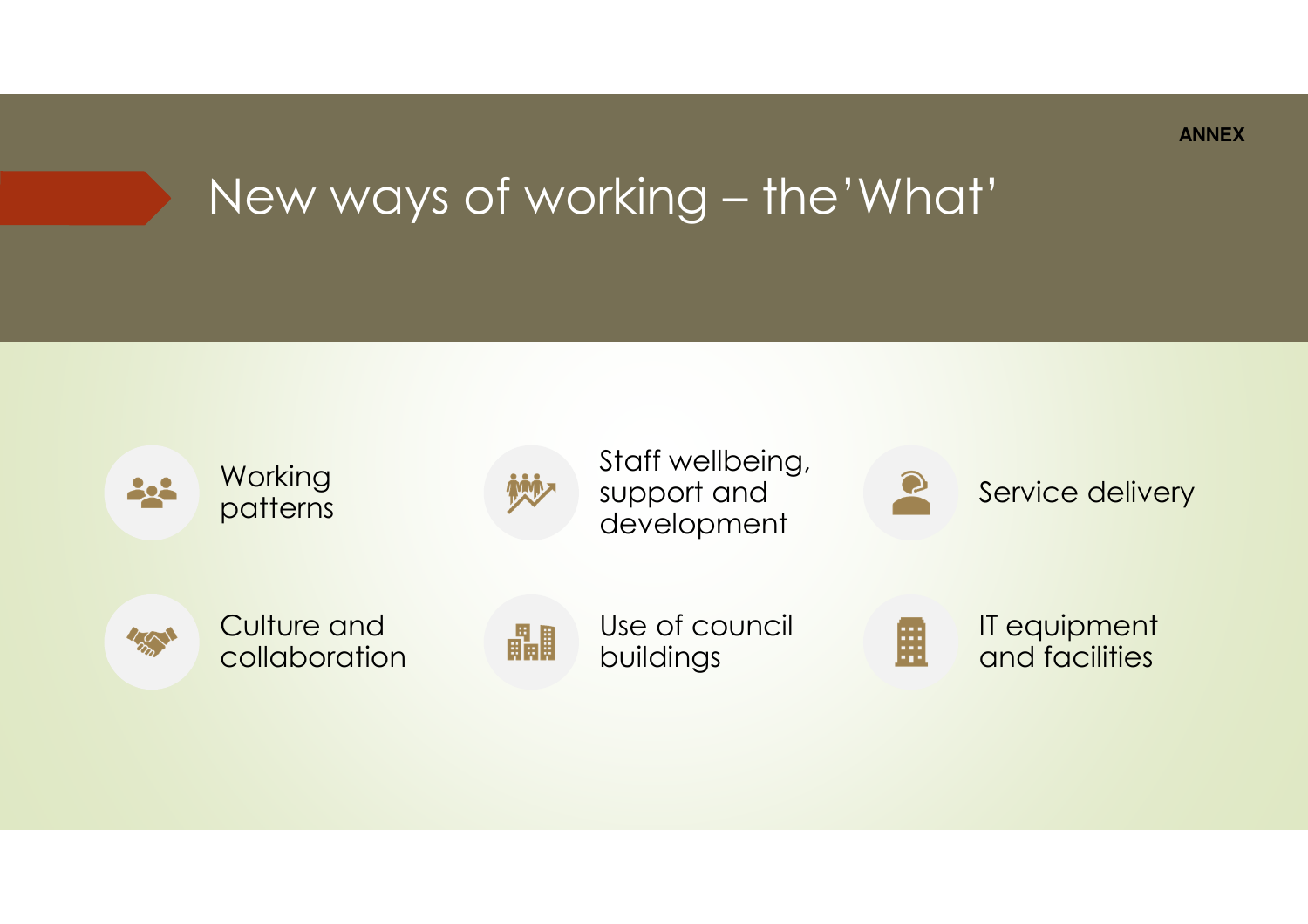## Principles for Agile **Working**

Agile working is adopted and recognised as a way in which we will work as an organisation

- The needs of our customers and communities and the delivery of services come first
- The opportunities for agile working will be determined by the job role and tasks being performed
- Arrangements can be flexible however the needs of the business come first. For example, this may mean coming into the office or attending a site on a day you would usually choose to work somewhere else
- Working locations are not restricted to your home or main Council offices but must be suitable for the task being performed
- Teams will come together in person on a regular basis, though the exact frequency will vary from team to team
- Based on the above principles, services and teams are empowered to design their own working patterns/arrangements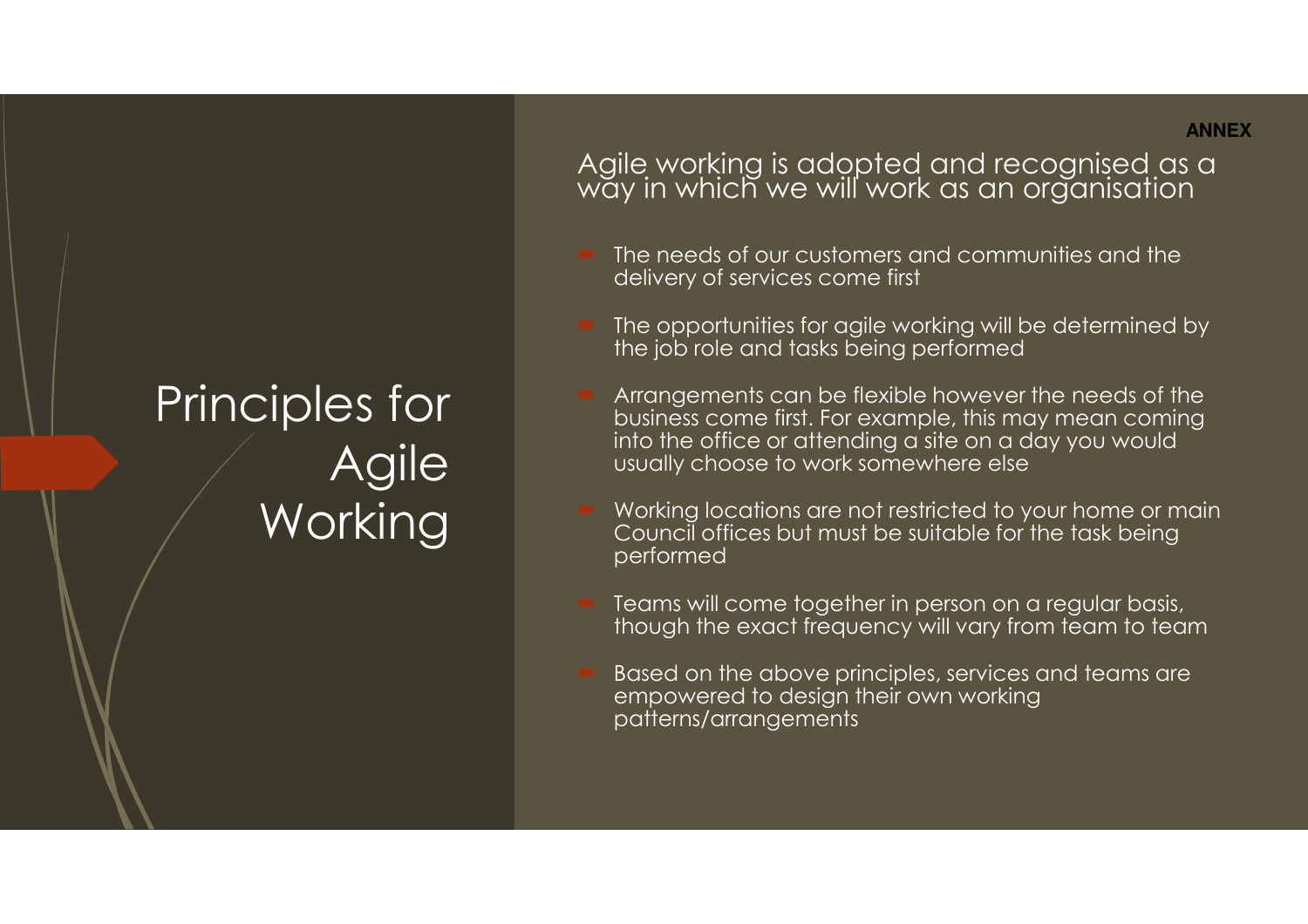

Innovation, Insight and Service Delivery

Culture & People

Business Infrastructure and Technology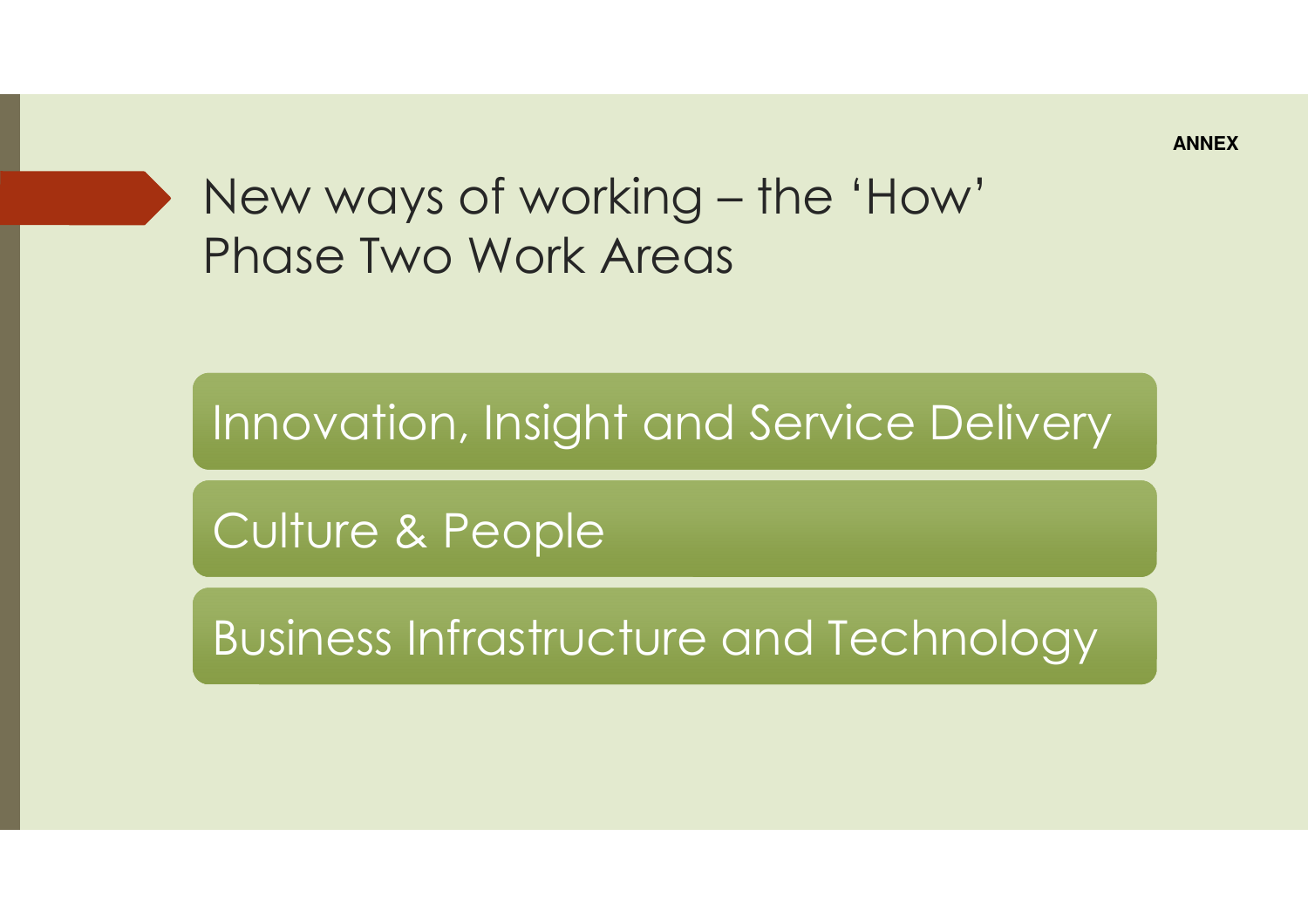### Innovation, Insight & Service **Delivery**

#### Use data/evidence to better understand our communities needs and inform service delivery

Explore access to our services:

**Channels** Demand and behaviour **ANNEX**

Develop engagement methods and practices: Equality Impact assessments Utilise deliberative engagement

Review approach to measuring customer satisfaction

Learning from partners and other external businesses/organisations

Reflect and assess our Digital Transformation Strategy

Pursue business process changes across the organisation



Innovations in service delivery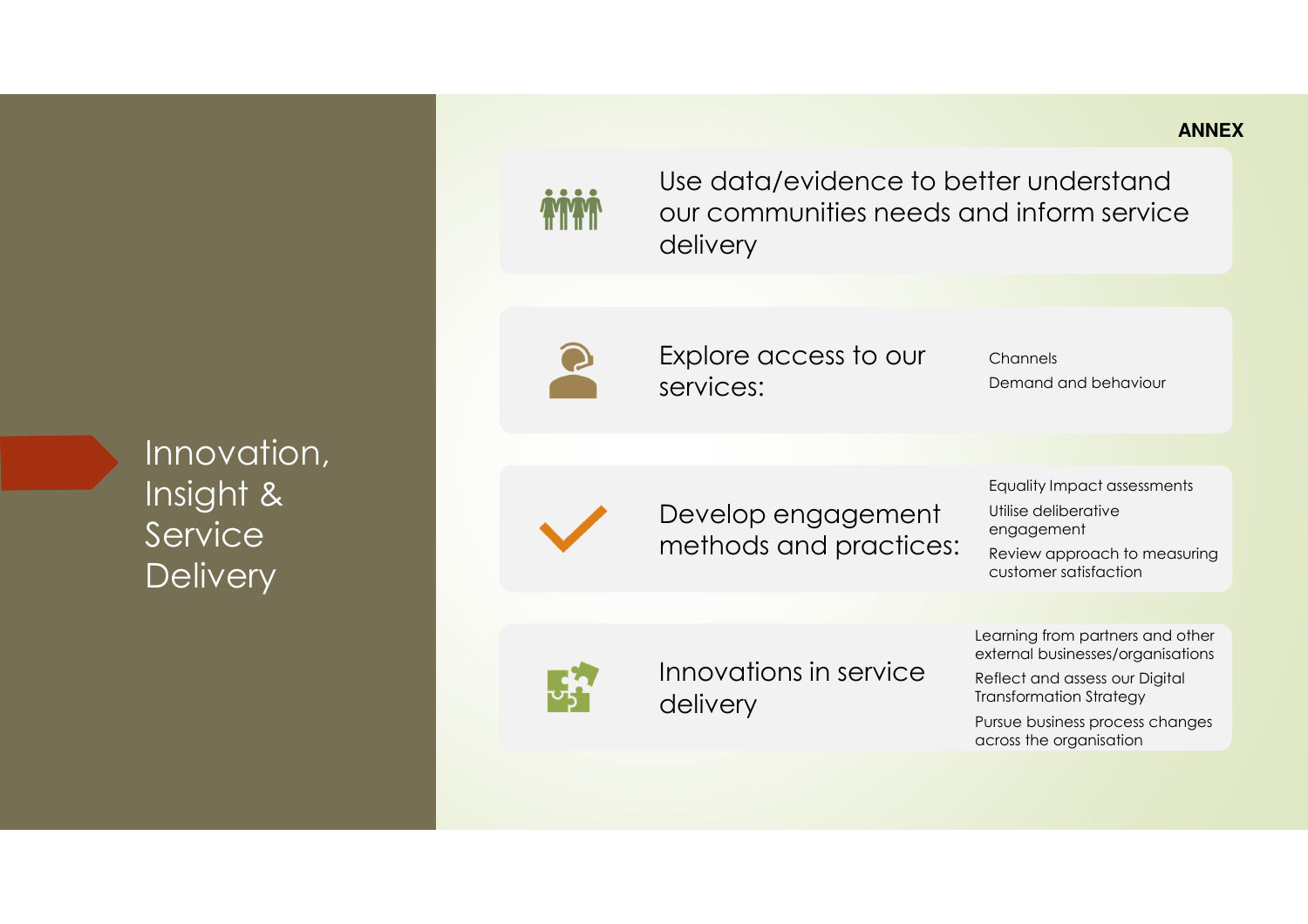### Culture & People

#### Culture and Collaboration

- •Promote cross service working
- •Create collaboration opportunities
- •Work with wellbeing group

#### **Recruitment**

- •Recruitment, onboarding and induction process
- •Feedback from apprentices and new staff

#### During employment

- •Contracts (agile working clause)
- •Business mileage claims
- •Review all supporting policies
- •Data protection considerations

#### Learning and Development

- •Approach and delivery methods for training activities
- •Ensuring our Leadership and Development program align with our modernisation agenda

#### **ANNEX**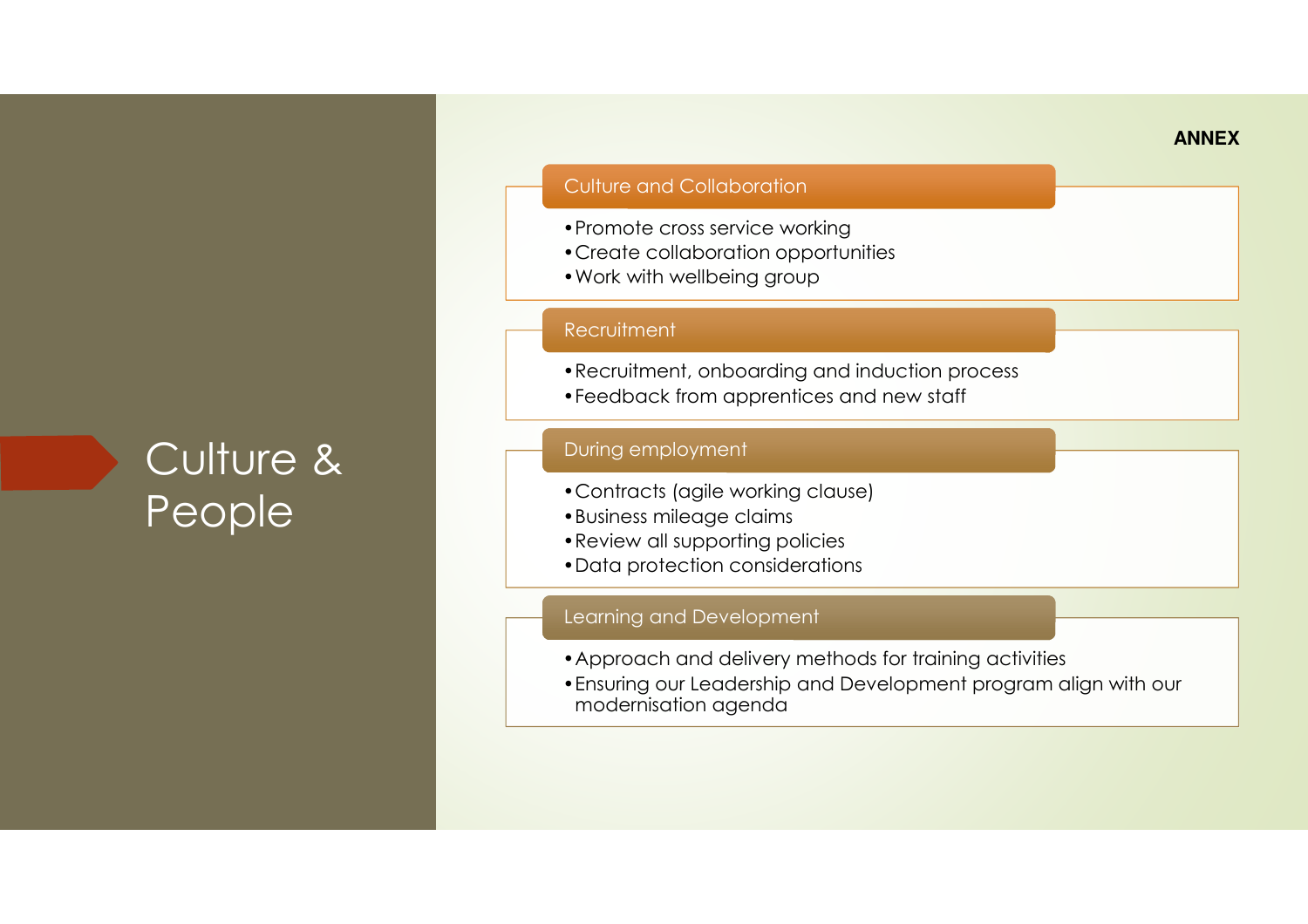### Business Infrastructure and Technology

#### Workspaces and environments

•Explore different uses for space in Council buildings •Explore all types/locations•Assess Wifi in Council facilities

#### Hybrid meeting facilities

- •Focus on the experience
- •Technology
- •Locations

#### IT infrastructure and tools

- •Roadmap/strategy
- •Resource/investment
- •Website
- •Telephony

#### Data storage

- •Corporate consistencies
- •Digitalisation paper records

#### Digital processes

- •Printing/Mailing
- •Role of Artificial Intelligence
- •Review digital strategy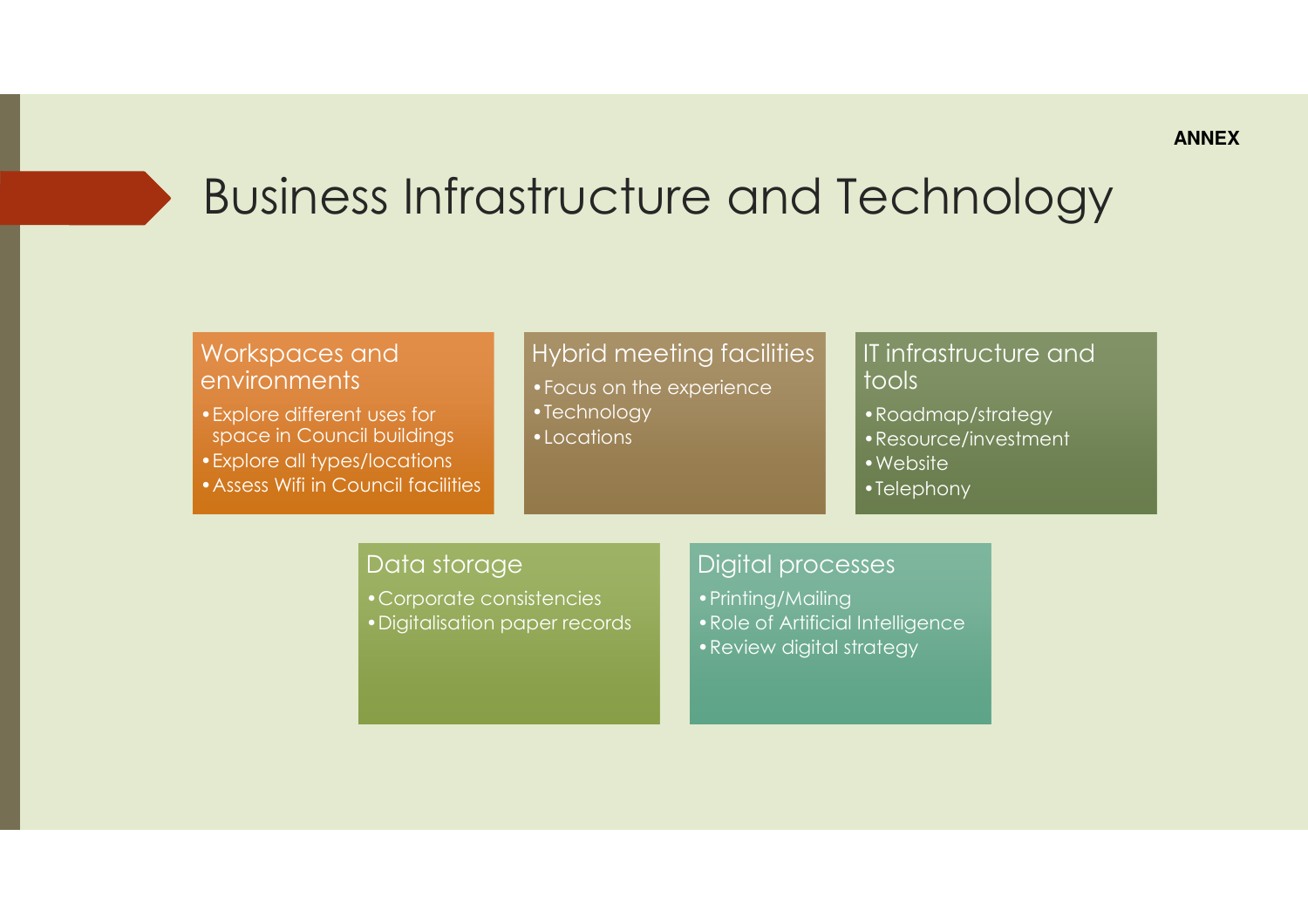Conclusions

NWOW – delivering a modernisation program across the **organisation** 

Focused on meeting the demands of our residents and communities

Designed around strategic influences which meet strategic priorities